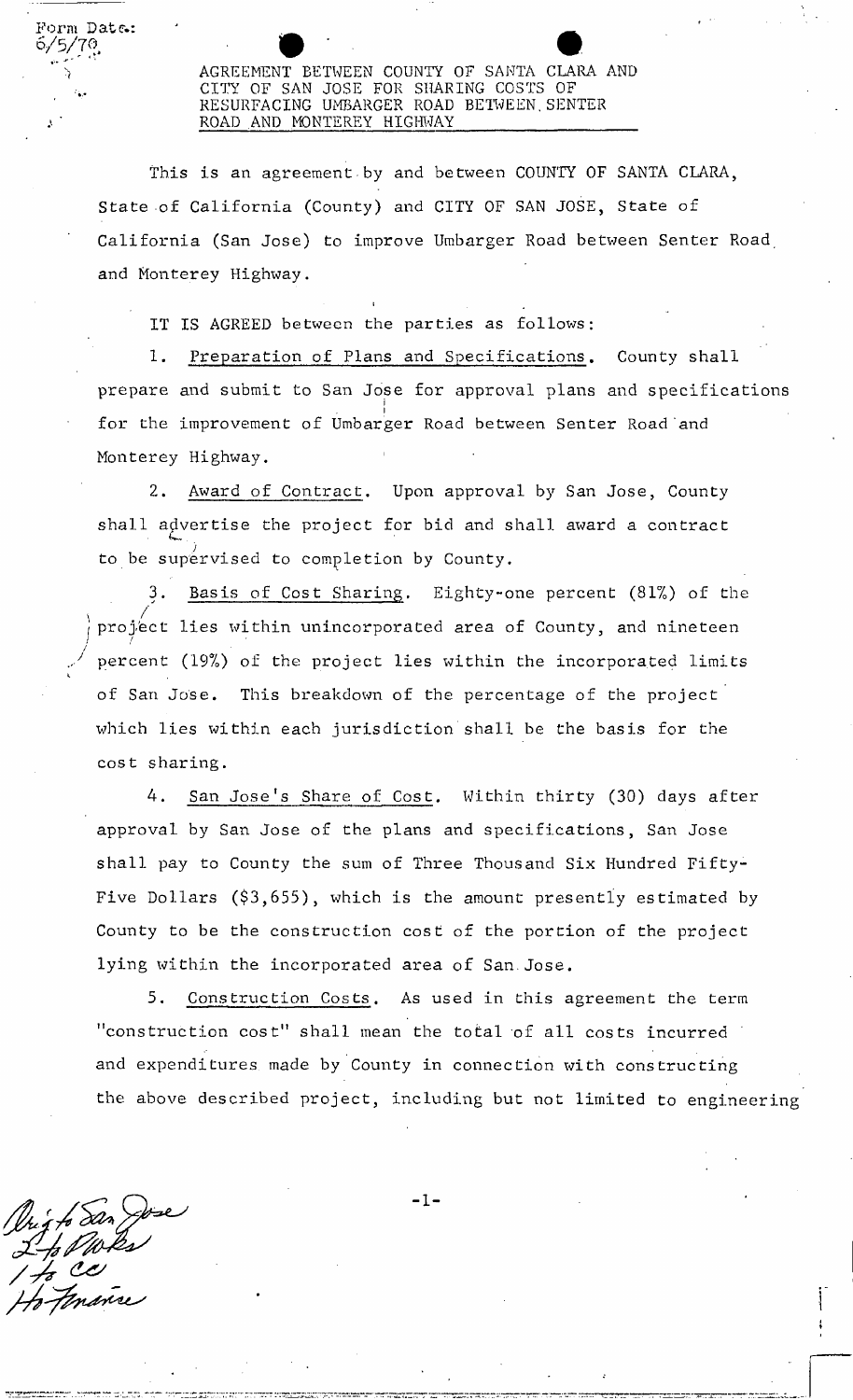costs and expenses, costs and expenses of preparing plans and specifications, costs and expenses for inspection, publication, advertising and printing, cost of the construction contract, cost of extra work authorized by County and cost of all materials not included in the contract price.

• O

- 4-

6. Insurance. County shall require any contractor awarded a contract for any portion of the project to secure and maintain in full force and effect at all times during the construction of the project and until the project is accepted by County, public liability and property damage insurance in forms and limits of liability satisfactory and acceptable to County and San Jose insuring County and San Jose and their respective officers and employees from and against any claim, loss, liability, cost or expense arising out of or in any way connected with the construction of the project.

The aforementioned policy shall contain a provision that the insurance afforded thereby to County and San Jose and their respective officers and employees shall be primary insurance to the full limits of liability of the policy and that if County or San Jose or their respective officers and employees have other insurance against a loss covered by such policy that other insurance shall be excess insurance only.

7. Final Accounting. Upon completion of the project County shall submit to San Jose a final accounting of the total construction cost. In the event this final accounting shows that the sum advanced to County by San Jose is less than nineteen percent (19%) of the total construction cost, San Jose shall pay County the difference within sixty (60) days from receipt of the final accounting. However, in the event this final accounting shows that the sum advanced to County by San Jose is more than nineteen percent (19%) of the total construction cost, County shall return percent (19%) of the total construction cost, County shall return

the difference to San Jose with the difference to San Jose with sixty (60) days. The difference to San Jose wi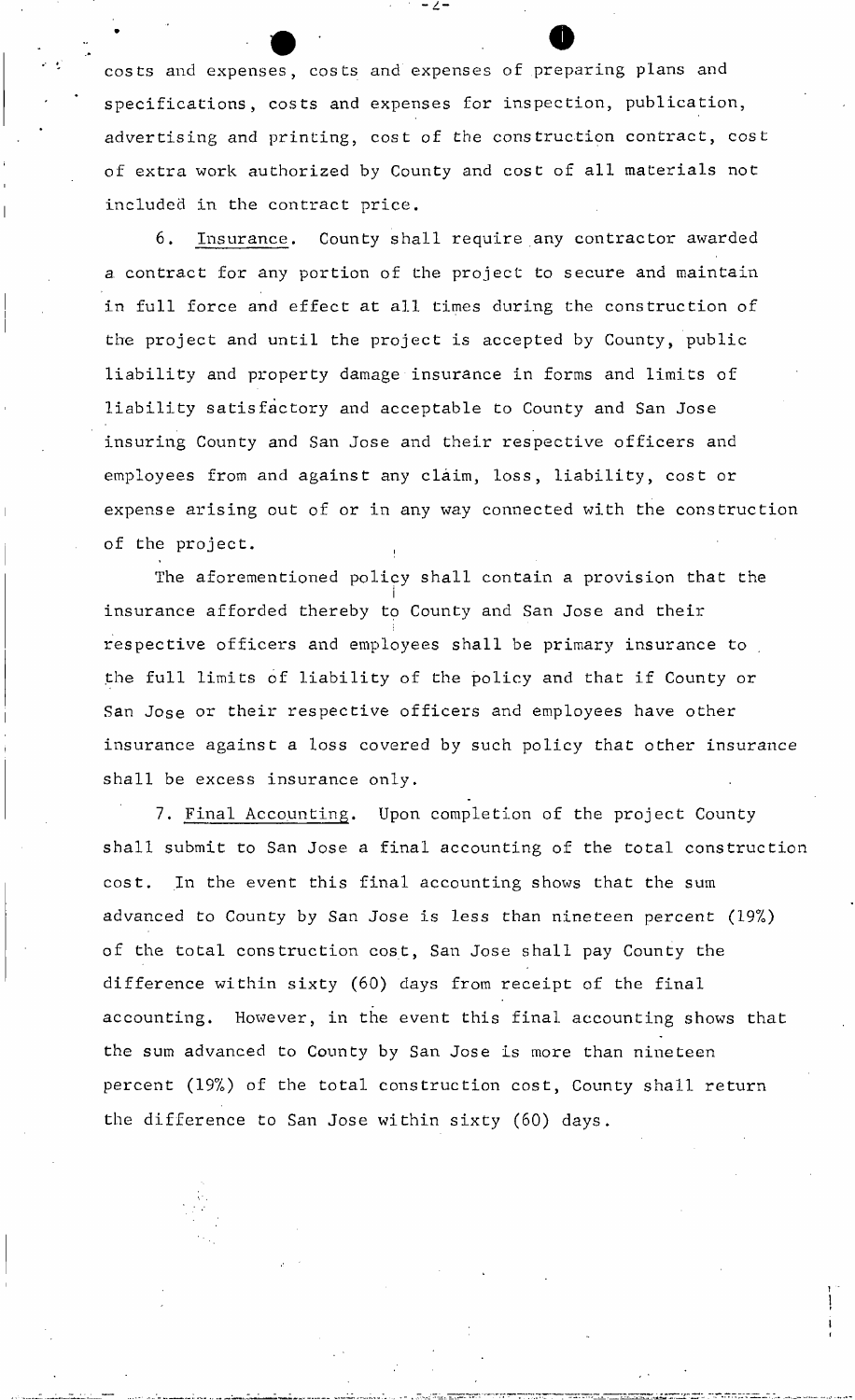Records and Accounts. County shall keep, maintain and render available for inspection by San Jose or its authorized representatives records and books which will provide a complete and accurate account of all costs, fees and expenditures made by County on construction costs of the project.

9. Termination. This agreement shall terminate on October 1, 1970, if County has not awarded a contract for construction of the above described project prior to that date. In the event of such a termination County shall refund to San Jose all sums advanced under Paragraphs 3 and 4 of this agreement.

10. Annexation. In the event any portion of the area within the limits of said improvements is annexed to San Jose before the date of approval of said plans and specifications, County's share of the total contract cost shall be reduced in proportion to the amount of territory annexed.

IN WITNESS WHEREOF, the parties hereto have executed this JUN 3 1970 agreement on

ATTEST: JEAN PULLAN, Clerk Board of Supervisors

APPROVED AS TO FORM:

 $Q_i$  **f**  $\alpha$  **f** Assis tant/Deputy County Counsel

DATED: *<u>May 7,1970</u>* 

ATTEST: GREINER By By Clerk, San Jose Sebtem

APPROVED AS TO FORM: LC, OCEH

Deputy City Attorney DATED:  $\theta$  - 4

CITY OF SAN JOSE, a Municipal Corporation

Mayor

THOMAS *W\_.* FLETCHER'

*A Deputy* Mana .ty

COUNTY OF SANTA CLARA

, Board of supervisors

Chairman, pro tempore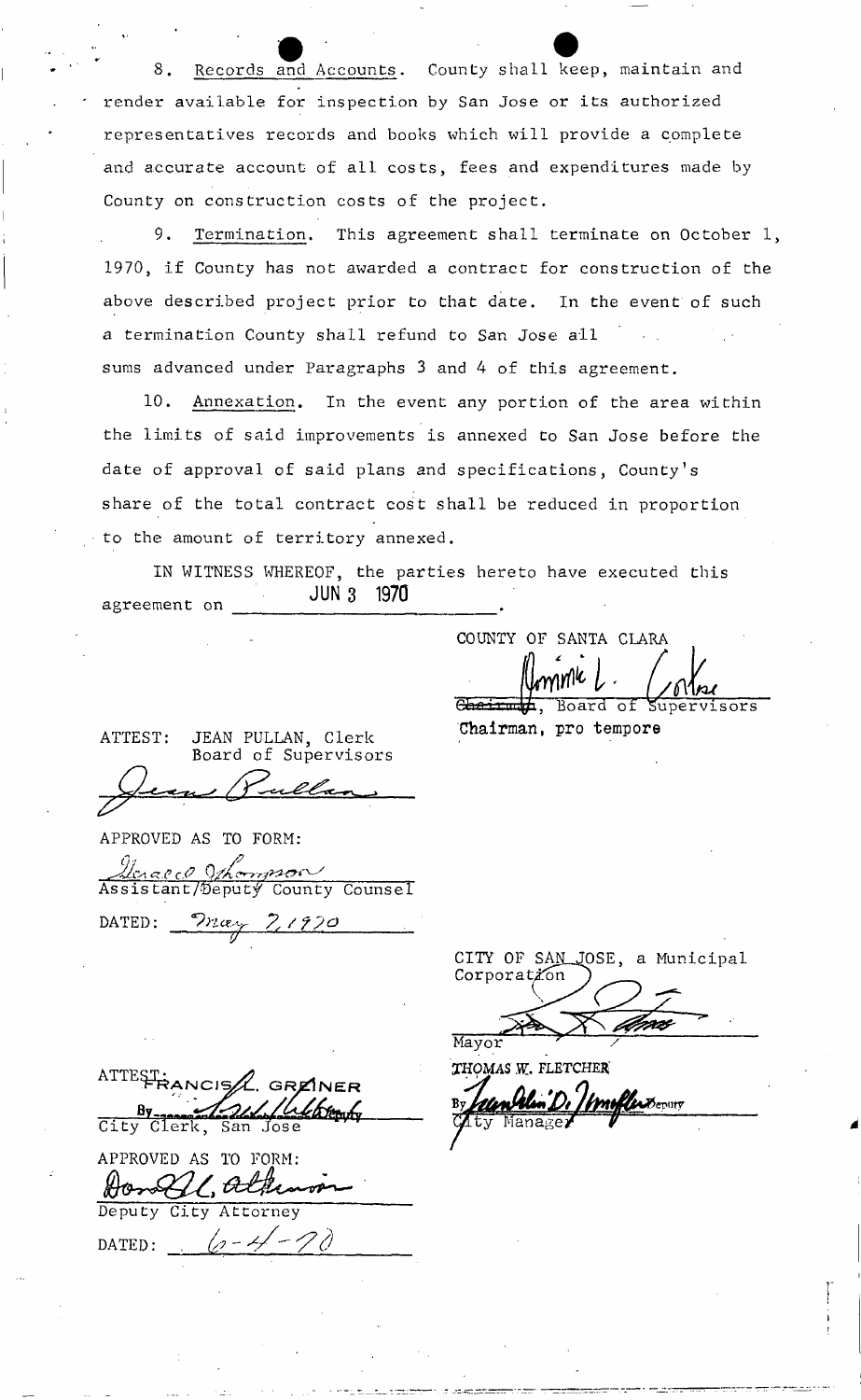

**CIT Y O F SA N JOS E C A L I FOR N I A** 

**CITY H A LI** 

**Telephon e 2 9 2-314 1** 

**CITY CLERK** 

**June 12, 1970** 

**Clerk of Board of Supervisors 70 West Hedding Street San Jose, California 95110** 

**Gentlemen:** 

**Enclosed is the original and one copy of the Agreement Between the County and the City of San Jose for Sharing of Costs of Resurfacing Umbarger Road which we ask that you please execute, and after execution, return the original agreement marked "Clerk's of San Jose" to the undersigned.** 

**This agreement was authorized by our Resolution 37703 on June 8, 1970.** 

**Very truly yours,** 

**FRANCIS L. GREINER CITY CLERK** 

**By: Mrs. Judith Ross** 

**End .**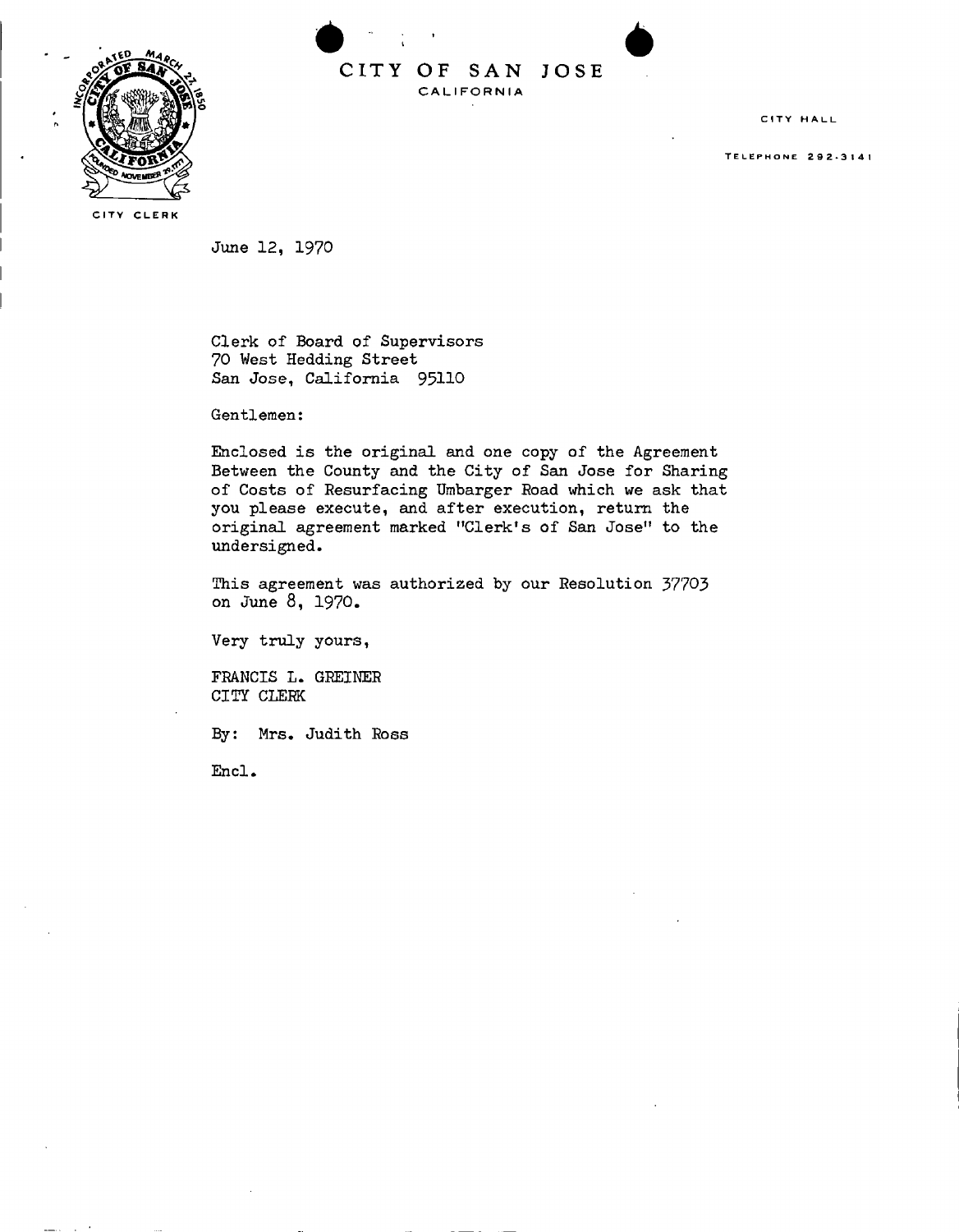$\alpha$  -  $\beta$  -  $\beta$  -  $\beta$  -  $\beta$ 

 $\ddot{\phantom{a}}$ 

**Representative** 

人名福尔纳德 计通信文件 计有限  $\left\langle \psi_{1}^{2}\psi_{2}^{2}\psi_{1}^{2}\right\rangle \geq \left\langle \psi_{2}^{2}\psi_{2}^{2}\psi_{1}^{2}\right\rangle \geq \left\langle \psi_{1}^{2}\psi_{2}\right\rangle \geq \left\langle \psi_{1}^{2}\right\rangle$ and a memorial problem

 $376.05 \pm 0.7$ 

 $\epsilon = \epsilon = 1$  $\mathbb{Z}^N$  denote the set of  $\mathbb{Z}^N$ 

 $\mathbb{E}[\mathcal{M}^{\mathcal{A}}(x)$  is a compact of the constant single set of the state state of the constant single state of the set of the set of the set of the set of the set of the set of the set of the set of the set of the se

and the Company of

 $\frac{1}{2}\frac{1}{2}\frac{d^2}{dx^2} - \frac{1}{2}\frac{d^2}{dx^2} + \frac{1}{2}\frac{d^2}{dx^2} + \frac{1}{2}\frac{d^2}{dx^2} + \frac{1}{2}\frac{d^2}{dx^2} + \frac{1}{2}\frac{d^2}{dx^2} + \frac{1}{2}\frac{d^2}{dx^2} + \frac{1}{2}\frac{d^2}{dx^2} + \frac{1}{2}\frac{d^2}{dx^2} + \frac{1}{2}\frac{d^2}{dx^2} + \frac{1}{2}\frac{d^2}{dx^2} + \frac{1}{2}\frac{d^2}{dx^2$ 

**TAG THE NATIONAL STATE** 

 $\mathcal{L}_{\text{max}}$  ,  $\mathcal{L}_{\text{max}}$ 

AAA\_10 ATMA2 **JO ALMADO**  $12.8$  M  $12.8$  G  $10^{11}$  M **CRO2:V639 12 40 dBAOB Qaviaoae**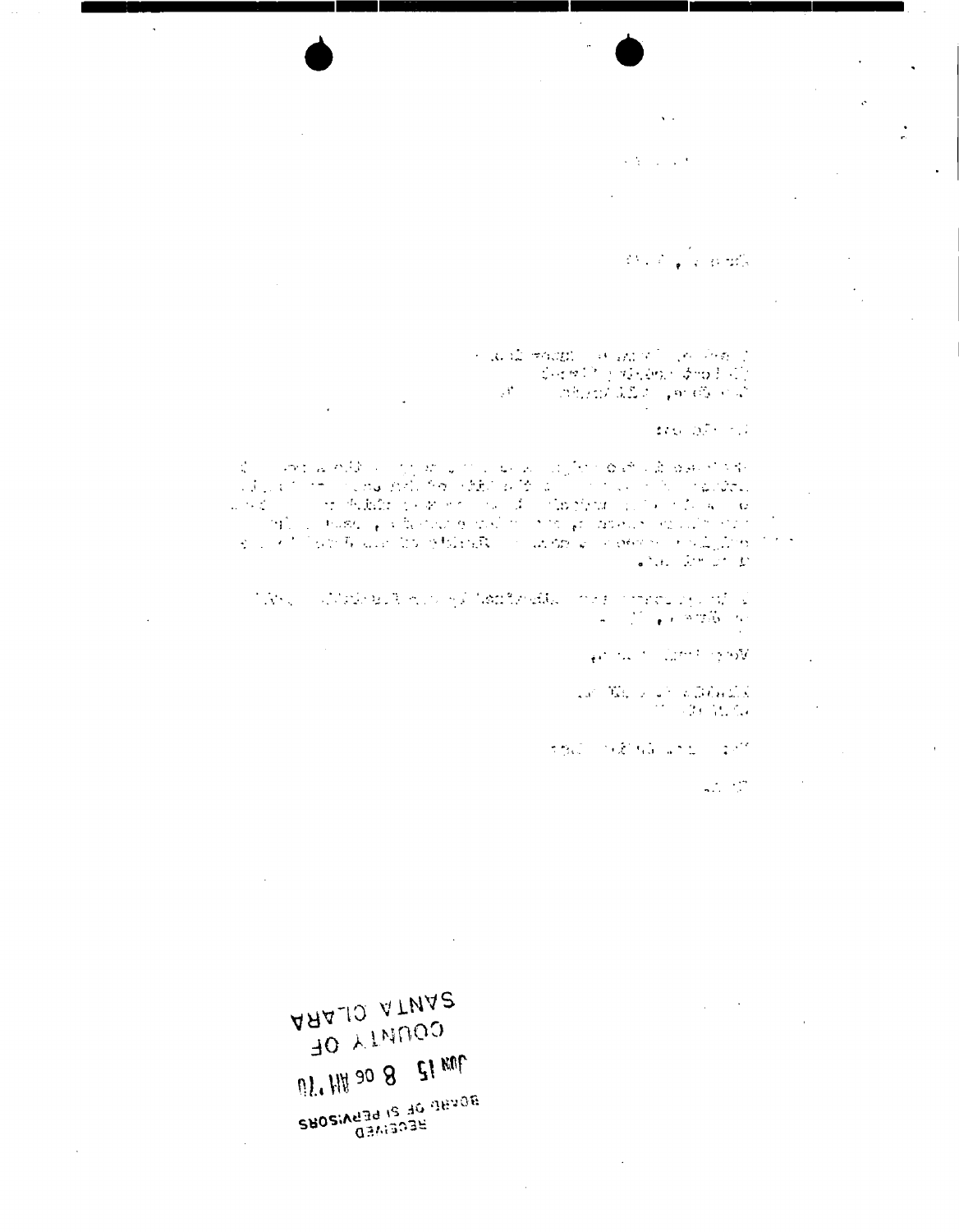Pending Signature

## **June 3, 1970**

**Mr, Frank Greiner City Clerk City of San Jose 801 North First Street San Jose, California** 

Subject: Agreement with **City of San Jose**  For **Sharing Costs of Resurfacing Unibarger Road between Senter Road and Monterey Highway** 

## Dear Mr. Greiner:

Enclosed you will find an original and **one** copies of an agreement between the County of Santa Clara and the party (ies) named above. The Board of Supervisors at its regularly scheduled meeting on **June 3, 1970,**  authorized its Chairman to execute this agreement on behalf of the County.

After execution of all copies, we would appreciate your returning one copy (1888) to this office.

Very truly yours,

JEAN PULLAN, Clerk of the Board of Supervisors

By.

Deputy Clerk

 $J_P$ : kb Encls.  $(2)$ **ccs Public Works Department** 

No. 1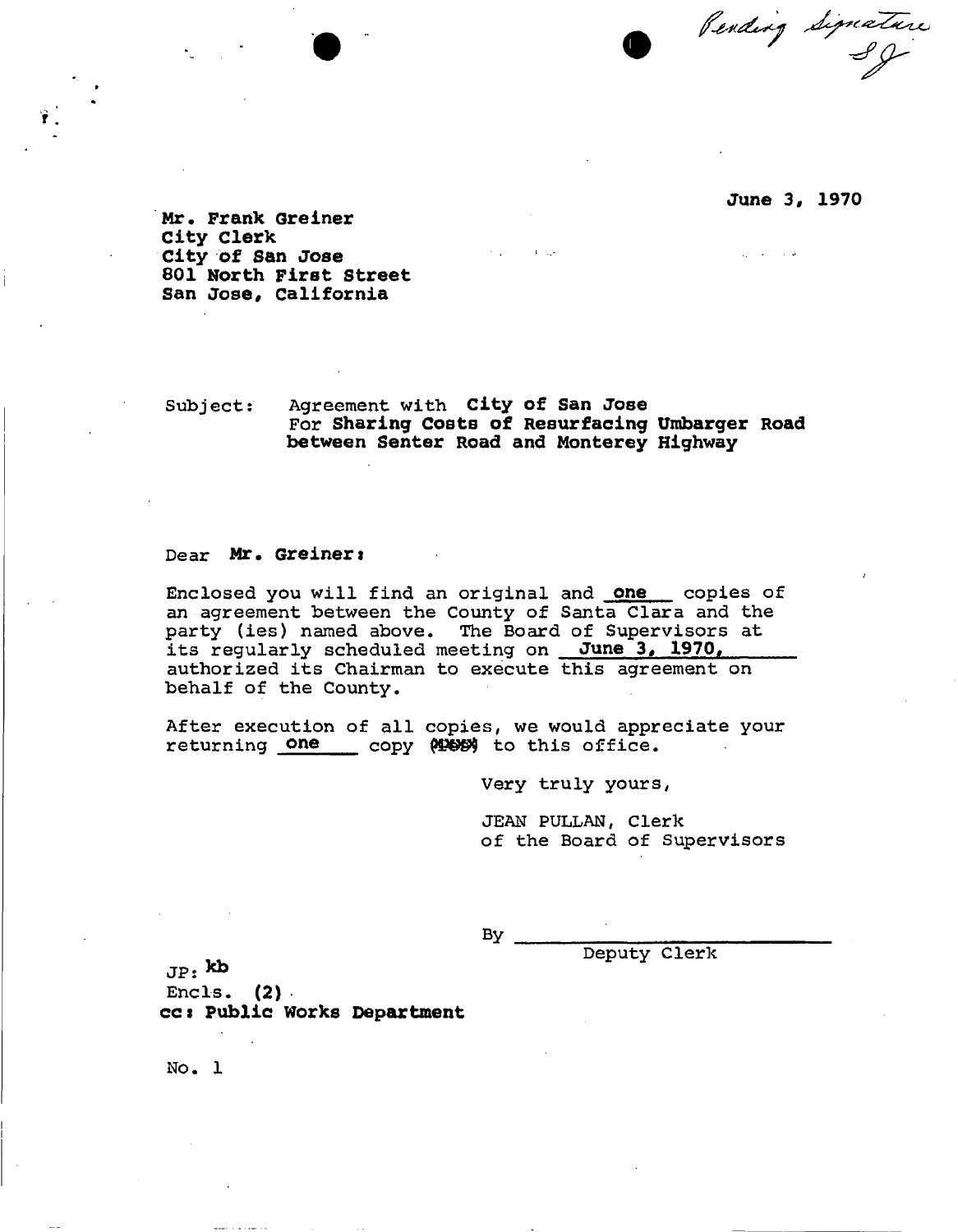|                          | County of Santa Clar                                                                                                                                                                      |                                                       |         |                        |        | Department of Public Works.<br>County Office Building<br>20 West Hedding Street<br>San Jose, California 95110 |  |
|--------------------------|-------------------------------------------------------------------------------------------------------------------------------------------------------------------------------------------|-------------------------------------------------------|---------|------------------------|--------|---------------------------------------------------------------------------------------------------------------|--|
| California-              |                                                                                                                                                                                           |                                                       |         | TRANSMITTAL MEMORANDUM |        | S.D. 2                                                                                                        |  |
|                          |                                                                                                                                                                                           |                                                       | Page of |                        | DATE:  | May 25, 1970                                                                                                  |  |
| FOR:                     | BOARD OF SUPERVISORS AGENDA OF                                                                                                                                                            |                                                       |         |                        | June 2 | 19 70                                                                                                         |  |
| FROM:                    | MONTINI, ENGINEERING, PUBLIC WORKS                                                                                                                                                        |                                                       |         |                        |        |                                                                                                               |  |
|                          | TITLE: 'COST SHARING AGREEMENT BETWEEN THE COUNTY OF SANTA CLARA AND                                                                                                                      | THE CITY OF SAN JOSE FOR RESURFACING OF UMBARGER ROAD |         |                        |        |                                                                                                               |  |
| DESCRIPTION:<br>Highway. | This agreement provides for the shaming of costs for the<br>resurfacing of Umbarger Road between Senter Road and Monterey                                                                 |                                                       |         |                        |        |                                                                                                               |  |
|                          | Sam Jose's share of this project is estimated to be \$3,655.00.<br>County's share is estimated to be \$15,500.00. County funds are<br>available in the 1969-70 Road Budget (Resurfacing). |                                                       |         |                        |        |                                                                                                               |  |
|                          | Approval is recommended.<br>After execution one fully executed copy of the agreement should<br>be sent to the (ity Clerk of the City of San Jose.                                         |                                                       |         |                        |        |                                                                                                               |  |
| LM:WW:v1h                |                                                                                                                                                                                           |                                                       |         |                        |        |                                                                                                               |  |
|                          | attachments                                                                                                                                                                               |                                                       |         |                        |        |                                                                                                               |  |
|                          |                                                                                                                                                                                           |                                                       |         |                        |        |                                                                                                               |  |
|                          |                                                                                                                                                                                           |                                                       |         |                        |        |                                                                                                               |  |
|                          |                                                                                                                                                                                           |                                                       |         |                        |        |                                                                                                               |  |

| M | APPROVED:                                          | JAMES POTT        |  | HOWARD CAMPEN |                  |                 |
|---|----------------------------------------------------|-------------------|--|---------------|------------------|-----------------|
|   | AGENDA DATA:<br>$\overline{\bigcirc}$ 755 Rev 2/69 | DATE:<br>ITEM NO: |  | BOARD ACTION: |                  |                 |
|   |                                                    |                   |  |               | JUN <sub>3</sub> | $1970$ $\gamma$ |